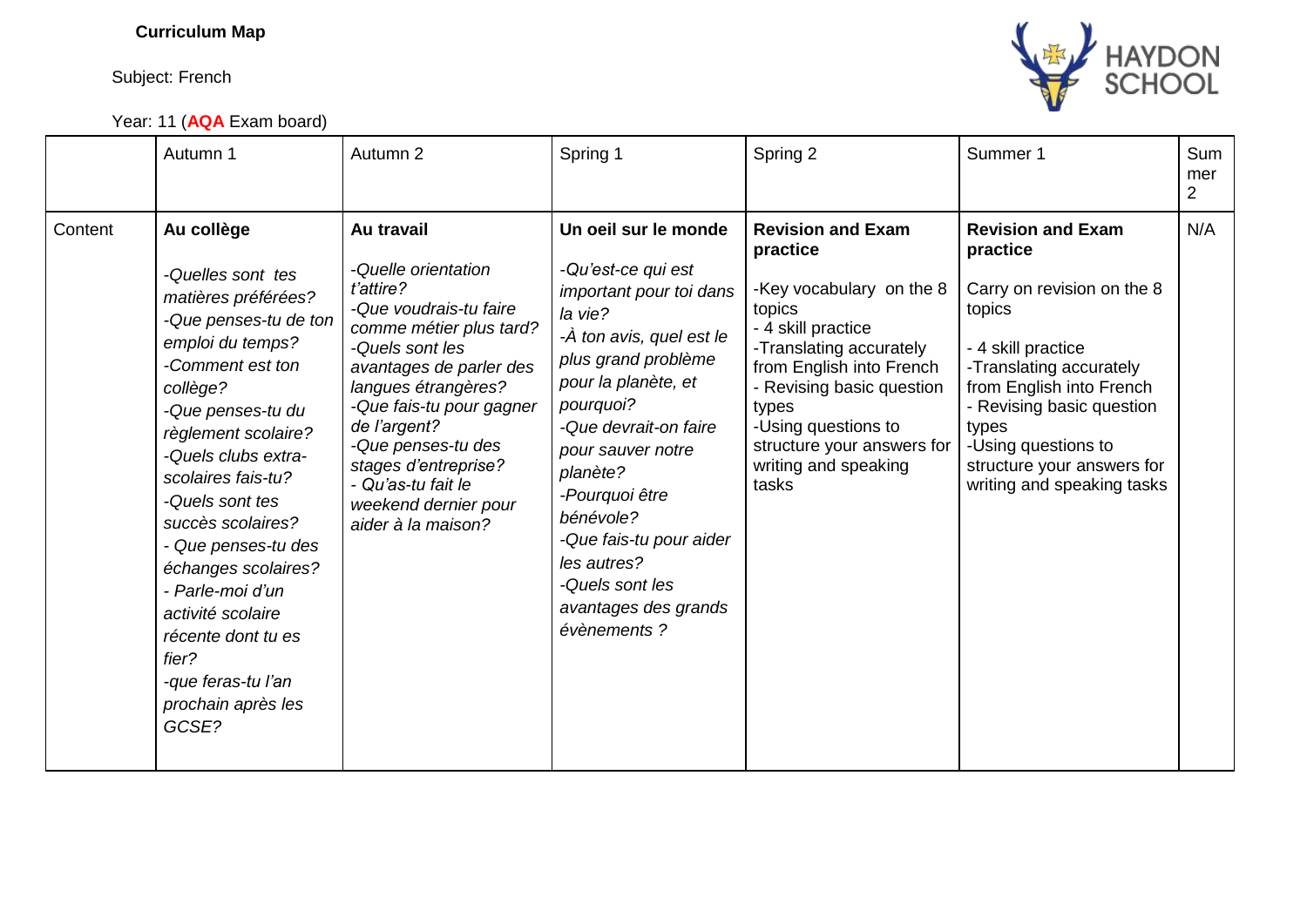| Knowledge     | -Talking about schools<br>subjects and<br>timetables<br>-describing school<br>facilities<br>- Comparing school in<br>the UK and French-<br>speaking countries<br>-Discussing school<br>rules<br>- Talking about getting<br>the best out of school<br>- Talking about a<br>school exchange            | -discussing jobs and<br>preferences<br>-career choices<br>-future plans, hopes, and<br>wishes<br>-discussing the<br>importance of languages<br>-applying for jobs<br>-how to earn money<br>-work experiences                                                            | -Discussing problems<br>facing the world<br>-Talking about<br>protecting the<br>environment<br>-Discussing ethical<br>shopping<br>-Talking about<br>volunteering<br>-Discussing big events                                                                                                                      | -Key vocabulary on the<br>topics<br>- Working out the<br>meaning of new words<br>- Inferring answers from a<br>text<br>-Borrowing and adapting<br>language<br>- To practise questions to<br>ask and answer<br>- Making connections<br>between word types<br>- Identifying true<br>statements about a text<br>- Making your translations<br>sound natural-<br>Predicting what you will<br>hear | -Key vocabulary on the<br>topics<br>- Working out the meaning<br>of new words<br>- Inferring answers from a<br>text<br>-Borrowing and adapting<br>language<br>- To practise questions to<br>ask and answer<br>- Making connections<br>between word types<br>- Identifying true<br>statements about a text<br>- Making your translations<br>sound natural-<br>Predicting what you will<br>hear |  |
|---------------|------------------------------------------------------------------------------------------------------------------------------------------------------------------------------------------------------------------------------------------------------------------------------------------------------|-------------------------------------------------------------------------------------------------------------------------------------------------------------------------------------------------------------------------------------------------------------------------|-----------------------------------------------------------------------------------------------------------------------------------------------------------------------------------------------------------------------------------------------------------------------------------------------------------------|-----------------------------------------------------------------------------------------------------------------------------------------------------------------------------------------------------------------------------------------------------------------------------------------------------------------------------------------------------------------------------------------------|-----------------------------------------------------------------------------------------------------------------------------------------------------------------------------------------------------------------------------------------------------------------------------------------------------------------------------------------------------------------------------------------------|--|
| <b>Skills</b> | -Understanding direct<br>object pronouns<br>-pronouns II and Elle<br>-comparisons<br>- Reflexive verbs<br>-ils/elles<br>-Il faut/ il est interdit<br>de<br>-imperfect tense<br>-past, future, present<br>time frames<br>- looking at the<br>pluperfect<br>-Saying 'I could have<br>(done something)' | -conditional<br>-simple future tense<br>-subjunctive<br>-adverbs<br>-Using different pronouns<br>and giving opinions<br>-Comparative and<br>adjectives<br>-the relative pronoun<br>Que<br>-revising present, past,<br>future tenses<br>- Using different time<br>frames | -Making connections<br>between word types<br>-Using a variety of<br>tenses<br>-Using the modal verbs<br>pouvoir and devoir in<br>present and conditional<br>tenses<br>-Giving arguments for<br>and against<br>- En + the present<br>participle<br>- Using si (present +<br>future / imperfect +<br>conditional) | -Grammar:<br>Eg. Revising a variety of<br>tenses / adjective<br>agreements / different<br>pronouns / negatives<br>- 4 skills practice<br>Eg. - Revising basic<br>question types using Tu<br>and Vous / translation into<br>English and French<br>-Manipulating language to<br>make it your own<br>- Revising higher<br>grammar,<br>Eg. the subjunctive                                        | -Grammar:<br>Eg. Revising a variety of<br>tenses<br>- 4 skills practice<br>- Revising higher grammar<br>and structures                                                                                                                                                                                                                                                                        |  |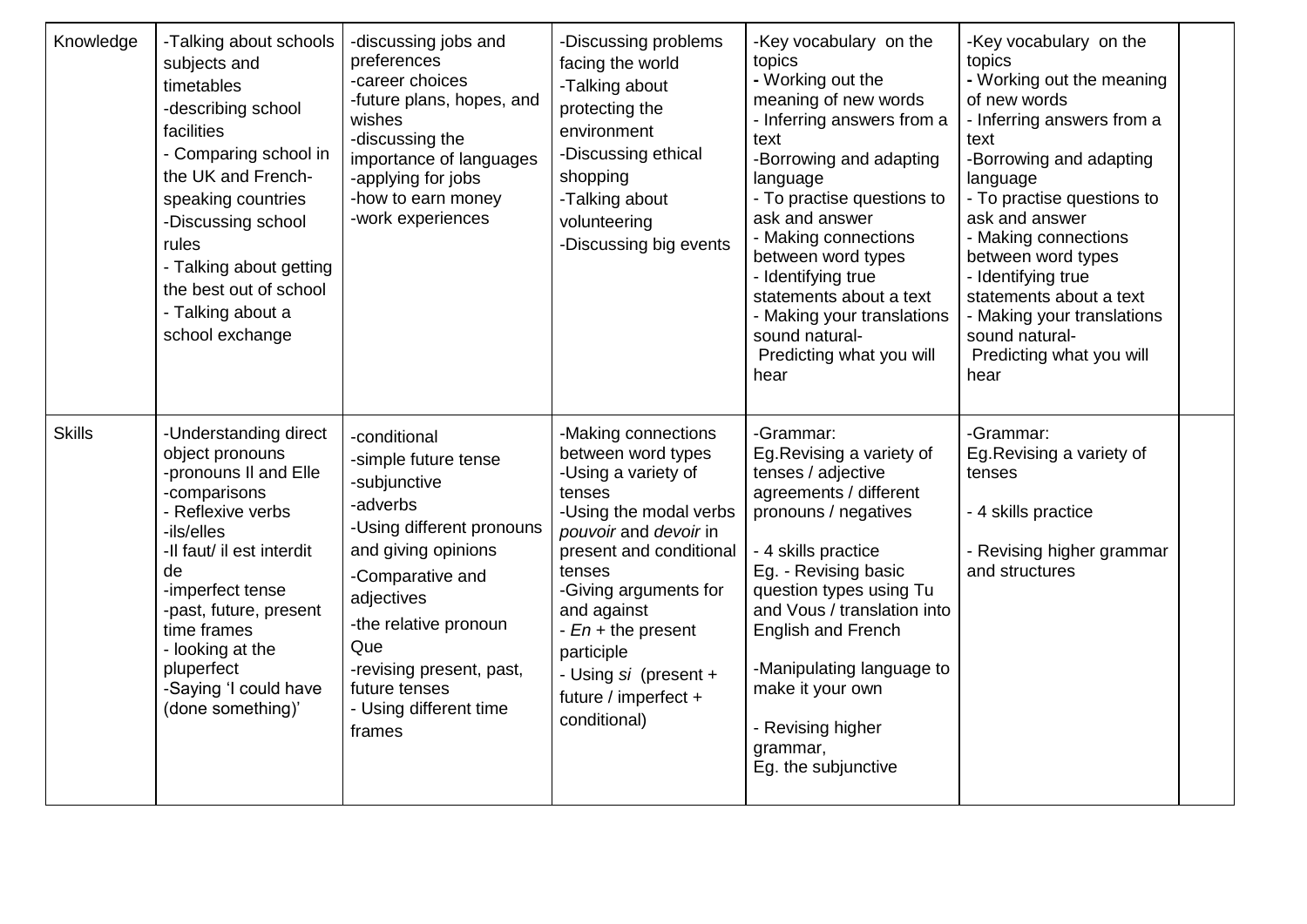| Key<br>Questions                             | -what details are<br>important to look at<br>when writing a<br>paragraph?<br>-what key-words are<br>important when<br>reading a text?<br>-what's the difference<br>between the perfect<br>and imperfect tenses? | - how do you recognise<br>and use the different time<br>frames?<br>-what is the difference<br>between the present and<br>subjunctive moods?<br>-what details are<br>important to look at when<br>writing a paragraph?<br>-what key-words are<br>important when reading a<br>text?<br>-how do you analyse a<br>card during a picture-<br>based discussion?<br>-what are the strategies<br>to adopt to recognise<br>key-word when listening<br>to a track? | -How do you make<br>connections between<br>the different word<br>types?<br>-What modal verbs will<br>you use for the<br>question "What could<br>you do to protect the<br>planet?"<br>-How do you use<br>sentences to make<br>them your own?<br>-how do you make your<br>answers look<br>authentic?<br>- how do you use the<br>present participle?<br>-how do you use the<br>imperfect + conditional<br>tenses in a sentence? | Writing tasks:<br>What key words and<br>cognates do you<br>recognise / What words<br>from the questions can<br>you reuse in your<br>answers / How do you<br>know what tense you<br>need to use for each<br>bullet point/ What do you<br>need to concentrate on to<br>translate sentences?<br>Listening / Reading:<br>How do you work out<br>work out words from the<br>context?<br>Speaking:<br>What do you need to<br>include in each of your<br>answer? | Writing:<br>What is an excellent<br>piece?<br>Listening / Reading:<br>How do you work out the<br>meaning from the context?<br>Speaking:<br>What is an excellent<br>answer? |  |
|----------------------------------------------|-----------------------------------------------------------------------------------------------------------------------------------------------------------------------------------------------------------------|----------------------------------------------------------------------------------------------------------------------------------------------------------------------------------------------------------------------------------------------------------------------------------------------------------------------------------------------------------------------------------------------------------------------------------------------------------|------------------------------------------------------------------------------------------------------------------------------------------------------------------------------------------------------------------------------------------------------------------------------------------------------------------------------------------------------------------------------------------------------------------------------|-----------------------------------------------------------------------------------------------------------------------------------------------------------------------------------------------------------------------------------------------------------------------------------------------------------------------------------------------------------------------------------------------------------------------------------------------------------|----------------------------------------------------------------------------------------------------------------------------------------------------------------------------|--|
| Assessment                                   | <b>Reading and Writing</b>                                                                                                                                                                                      | Listening, Speaking,<br>Reading, Writing<br>(MOCK EXAMS)                                                                                                                                                                                                                                                                                                                                                                                                 | Listening/Reading,<br>Writing                                                                                                                                                                                                                                                                                                                                                                                                | Listening, Speaking,<br>Reading, Writing<br>(MOCK EXAMS 2)                                                                                                                                                                                                                                                                                                                                                                                                | Listening, Speaking,<br>Reading, Writing                                                                                                                                   |  |
| Literacy/nu<br>meracy/SM<br>SC/Charact<br>er | Literacy-<br><b>Structuring sentences</b><br>with opening<br>expressions,<br>statements, reasons,<br>and opinions.                                                                                              | Exam skills<br><b>Eg.spotting and using</b><br>key verbs and tenses in<br>a text/paragraph                                                                                                                                                                                                                                                                                                                                                               | Literacy-listening to<br>tracks and identifying<br>words from written<br>questions<br>Using arguments for<br>and against the ethical<br>world etc                                                                                                                                                                                                                                                                            | <b>Literacy/numeracy</b><br>Recognising key words,<br>verbs, tenses for the 4<br>skills exam                                                                                                                                                                                                                                                                                                                                                              | Exam skills<br>Recognising key words,<br>verbs, tenses for the 4<br>skills exam                                                                                            |  |